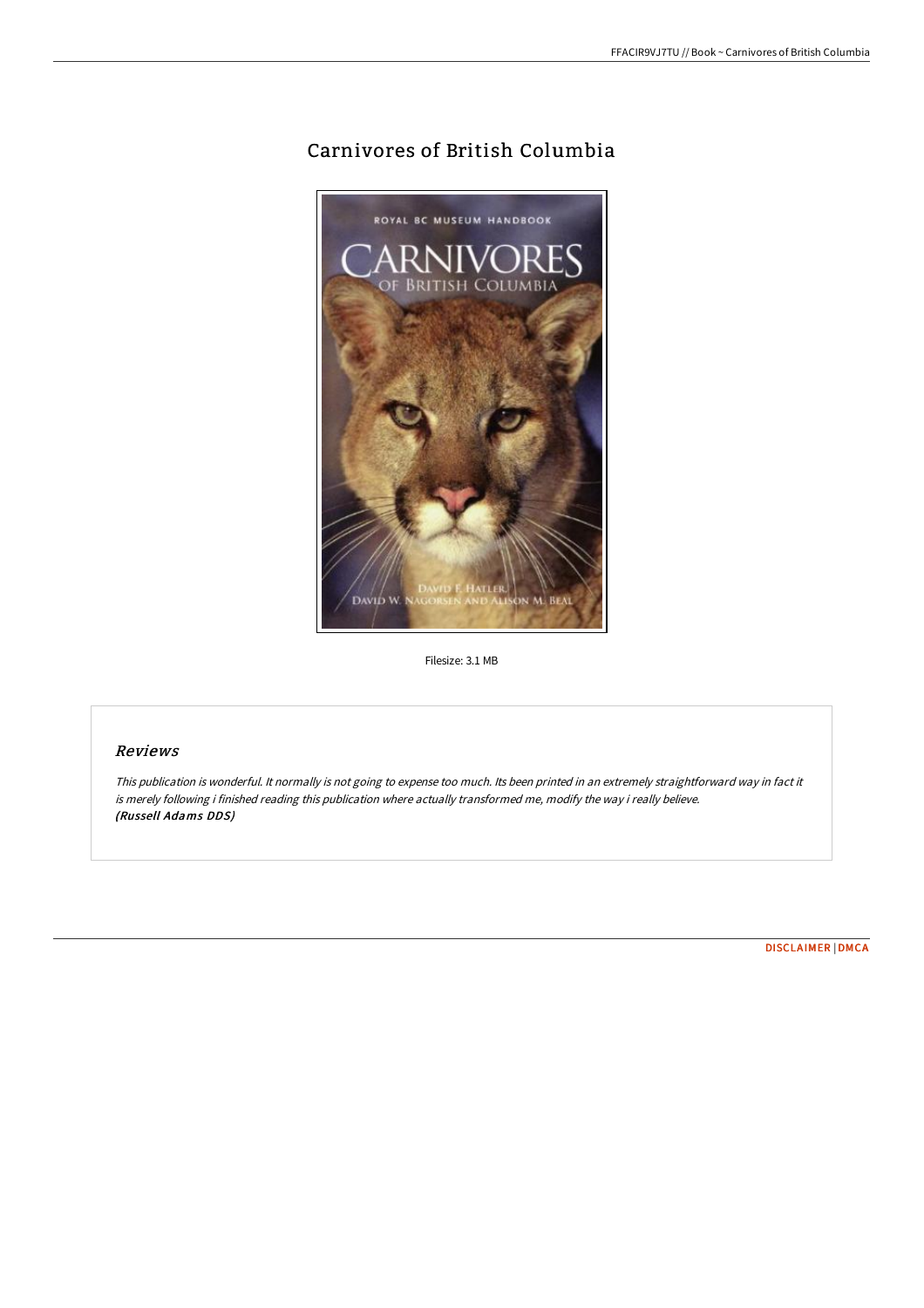## CARNIVORES OF BRITISH COLUMBIA



To read Carnivores of British Columbia PDF, remember to follow the link beneath and download the ebook or have accessibility to other information that are in conjuction with CARNIVORES OF BRITISH COLUMBIA ebook.

Royal British Columbia Museum. Paperback. Book Condition: new. BRAND NEW, Carnivores of British Columbia, David F. Hatler, David W. Nagorsen, Alison M. Beal, Carnivores are mammals that hunt and eat other animals, mostly herbivorous mammals. Humans share a long history with carnivores. We fear carnivores as predators, revile them as competitors, exploit them for their fur, or admire them for their grace and beauty. This book provides comprehensive, up-to-date information on the 21 species of wild terrestrial carnivores in the province, including the coyote, grey wolf, red fox, American black bear, grizzly bear, northern racoon, sea otter, wolverine, northern river otter, American martin, fisher, ermine, longtailed weasel, least weasel, American mink, American badger, striped skunk, western spotted skunk, cougar, Canada lynx, and bobcat. This book describes each species, with illustrations of whole animals and skulls. For each species, it discusses distribution and habitat, feeding ecology, social behaviour, reproduction, issues of health and mortality, abundance, human uses, conservation and management. This book will be an important educational reference for the general public, schools, naturalists and wildlife biologists.

B Read [Carnivores](http://techno-pub.tech/carnivores-of-british-columbia.html) of British Columbia Online B Download PDF [Carnivores](http://techno-pub.tech/carnivores-of-british-columbia.html) of British Columbia